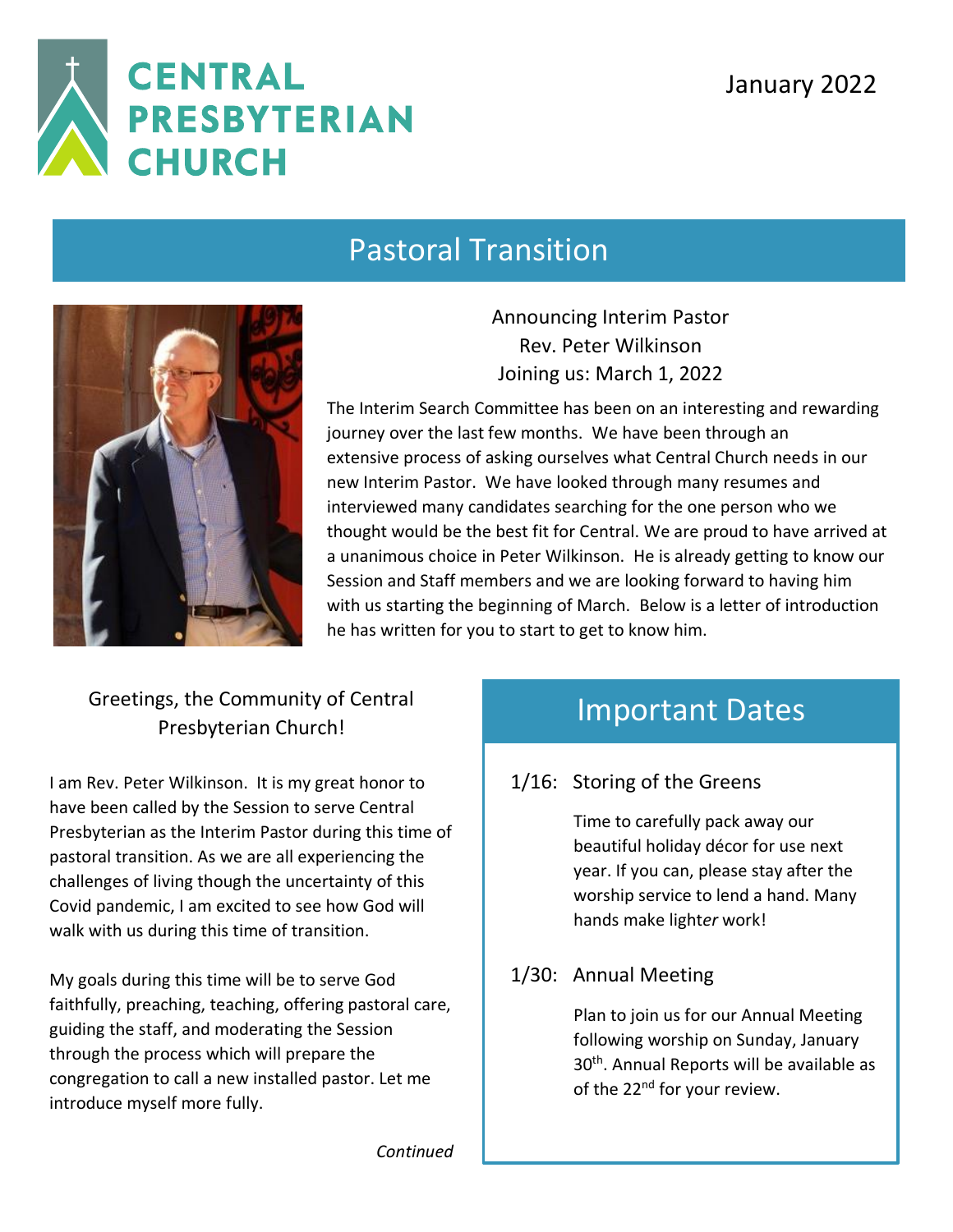#### *Continued*

I grew up in Lafayette, Indiana. Attended Purdue University where I received a B.S. in Management. I moved to San Francisco following graduation and worked as an accountant (two tax seasons taught me that I DID NOT want to be an accountant!). I volunteered at an agency in San Francisco's Chinatown, Donaldina Cameron House, that led me to attend seminary.

I attended San Francisco Theological Seminary and then began serving churches in the Midwest. I first served as an Associate Minister at a church in Indianapolis. I then served two churches as an Interim Pastor and a church as a Designated Pastor. I then served a church in Illinois for twelve years and am now concluding my ministry of fourteen years at First Presbyterian Church in Rutherford.

I have been married for 32 years to Janice Burgess (we met in Indianapolis). Jan is currently serving as the Director of MMO Preschool Programs at First Congregational Church in Montclair. We have two "homemade" children, Madeleine and Evan. They both work with Jan at MMO. While in Rutherford, our family expanded as it now includes two foster children, Kaitlin and Emma Knight. Kaitlin Knight Duracher now lives in Honolulu, Hawaii, with her husband Mitchell who is on active duty in the Navy. Emma is currently living in Manhattan and working in the City.

At this point, Jan, Maddie and myself are looking forward to living in the Manse and the gift of a shorter commute to work! Maddie's dog, Rue is a delight to remind us how we are loved!

I enjoy listening to jazz, reading, eating desserts, talking with friends, cheering on the Chicago Cubs, Bulls and Bears, and enjoying God's sense of humor. I am looking forward to having a gym near my office and am willing to play a game of "horse" with anyone (playing basketball is part of the DNA of almost everyone who grew up in Indiana).

I have a specific call to walk with you during this important transition time. My ultimate job is to work myself out of a job. We will go through a process of discovery. We will discover what makes Central the unique community of faith that it is and how it looks at its future. We will discover how it experiences and shares Christ. We will discover the direction it seeks to move into the future and ultimately discover the person who will be called as the next pastor.

I am finding that there are three gifts that I hope will define my ministry with you. First, I am a very curious person. I will ask lots of questions as we all ask questions about what life together at Central will be about in the years ahead. I have found a sense of curiosity is a spiritual gift that allows us to be open to God's plan and not our human agendas. *Cont.*



L to R: Janice, Kaitlin, Madeleine, Emma. Top row: Peter and Evan.



L to R: Madeleine, Emma, Peter, Kaitlin, Mitchell, Janice, Evan.

Maddie's dog Rue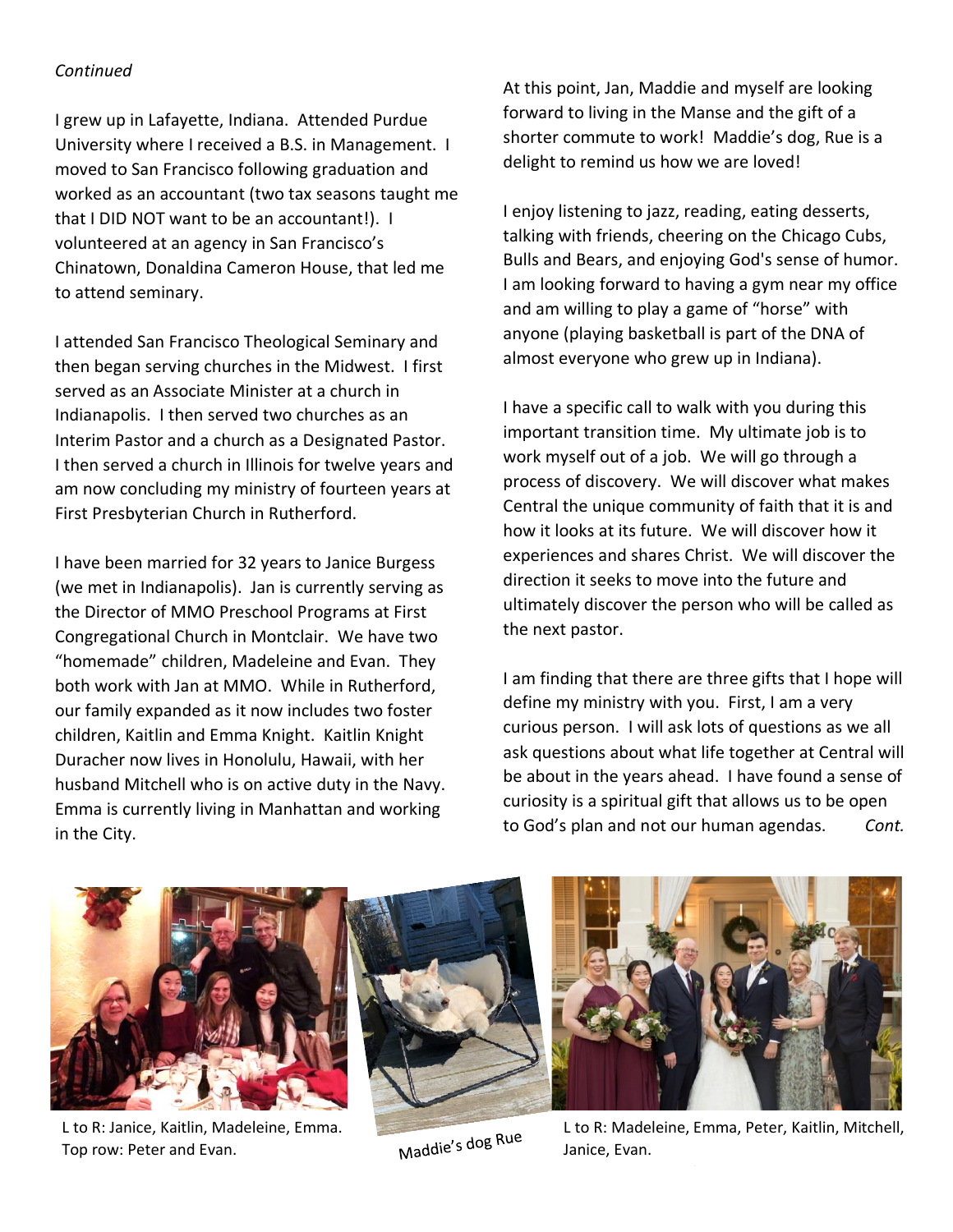#### *Continued*

Second, I seek to be a good listener. I find the better I listen, to God, to others, the more likely I can participate in fulfilling God's plan. Finally, I want us to have FUN. I am a strong believer that living life with a sense of Joy allows me and us to live through the trying, anxiety filled times we are experiencing with a perspective of how our God will be present.

I take my calling very seriously, and recognize that having a sense of humor allows me the opportunity to experience God's love and grace.

I know this is a LONG letter of introduction. I am looking forward to working with the Session, Deacons, the staff and all who volunteer. I am excited to get to know you and the community.

I will make myself available to meet with people as individuals, families or groups in a manner that keeps people safe. I am looking forward to beginning my ministry with you on March 1. We will indeed discover, together, what God has in store for us during these unique times. Peace, Pete

# The Church Triumphant

Dear Friends in Christ,

We are writing with the sad news that longtime member Larry Stauffer entered the church triumphant on Wednesday evening.

Details about a memorial service - likely in a few months - will be distributed to the congregation when plans are finalized.

Please keep Pam, Scott, Emily and all those who loved Larry in your prayers.

*Even though I walk through the darkest valley, I fear no evil; for you are with me; your rod and your staff - they comfort me. - Psalm 23:4*

Pam has indicated that if anyone should want to send along a note or offer of food, they may contact her directly via email at [enrobso@verizon.net,](mailto:enrobso@verizon.net) or by mail: Pam Osborne 92 Franklin Street Verona, NJ 07044

### Faith & Fellowship







#### SUNDAY SCHOOL

Sundays after Time with Young Disciples (10:15 am) Kindergarten through fifth graders are invited to a volunteer-led lesson with an activity during the church service. Follow the leader through to the Education Building. Program contact: Carolyn Buck – goulderbuck@verizon.net

#### MEN'S BIBLE STUDY

Saturday at 8 am, January 22 Program contact: Contact Scott Osborne at 201-704-2510 or [scott.osborne@verizon.net](mailto:scott.osborne@verizon.net)

#### YOUTH GROUP

On hiatus this January. We will confirm the February calendar soon! Program contact: Carolyn Buck – goulderbuck@verizon.net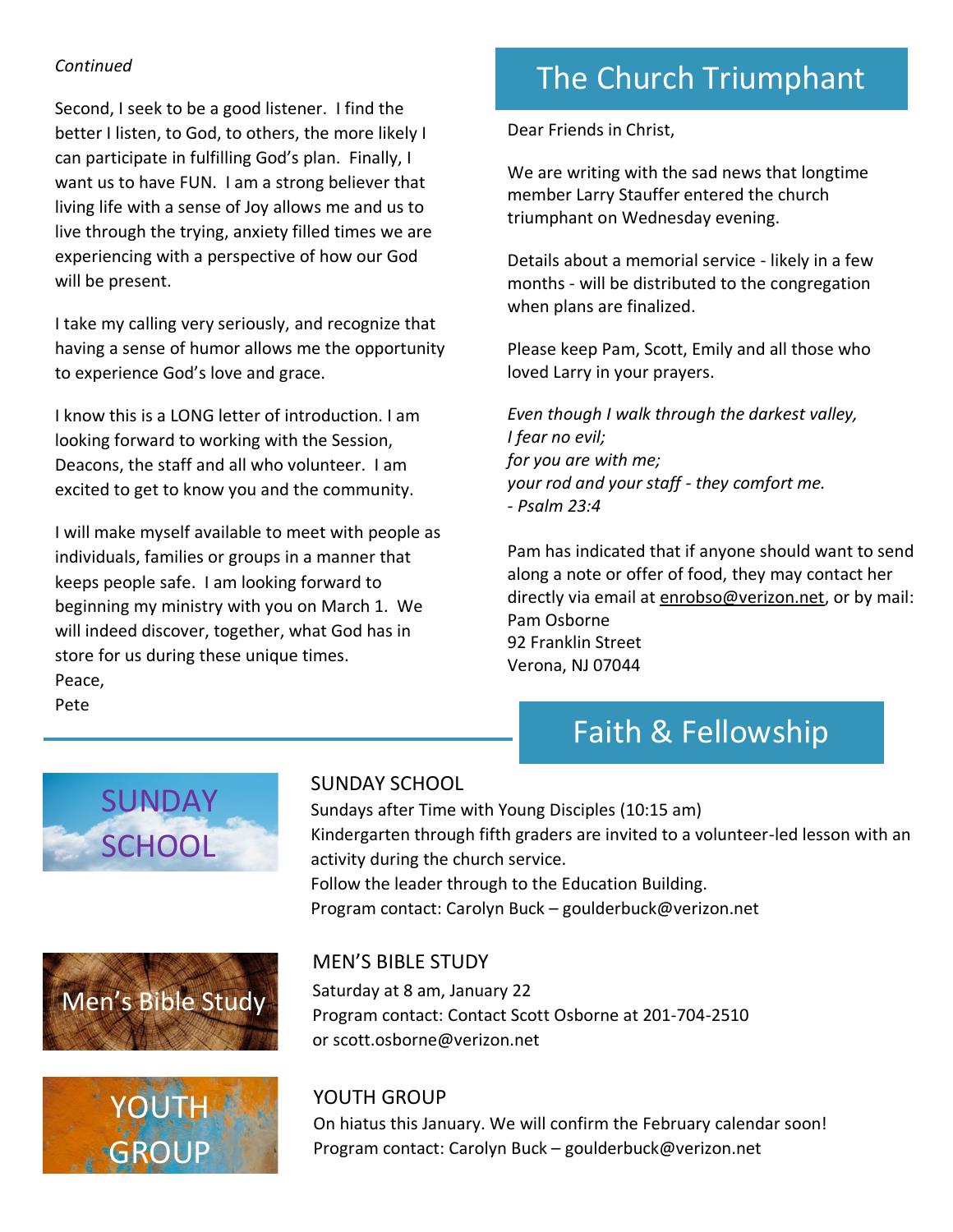# January 2022

| <b>Sunday</b>                                                        | <b>Monday</b>                                          | <b>Tuesday</b>                                                                                  | <b>Wednesday</b>                                  | <b>Thursday</b>                  | <b>Friday</b>                                     | <b>Saturday</b>                                              |
|----------------------------------------------------------------------|--------------------------------------------------------|-------------------------------------------------------------------------------------------------|---------------------------------------------------|----------------------------------|---------------------------------------------------|--------------------------------------------------------------|
|                                                                      |                                                        |                                                                                                 |                                                   |                                  |                                                   | 1<br><b>NEW YEAR'S</b><br><b>DAY</b><br><b>Office Closed</b> |
| 12<br>Rev. Frank Broyles<br>10:00 AM Worship<br>w/Sunday School      | 3                                                      | 4                                                                                               | 5<br>7:30 PM<br>Personnel<br>Committee<br>meeting | 6<br>7:30 PM Choir<br>Rehearsal  | 7                                                 | 8                                                            |
| 9<br>Rev. Frank Broyles<br>10:00 AM Worship<br>w/Lord's Supper       | 10<br>6:30 PM<br>Christian Ed.<br>Committee<br>meeting | 11<br>7:00 PM Session<br>Meeting                                                                | 12                                                | 13<br>7:30 PM Choir<br>Rehearsal | 14 <br><b>8:00 PM APEX</b><br>Ensemble<br>Concert | 15                                                           |
| 16<br>Rev. Frank Broyles<br>10:00 AM Worship<br>w/Sunday School      | 17<br>MLK Day                                          | 18<br>7:30 PM<br>Communication<br>Spiritual Outreach<br>8:00 PM Worship<br>Committee<br>meeting | 19                                                | 20<br>7:30 PM Choir<br>Rehearsal | 21                                                | 22<br>8:00 AM Men's<br><b>Bible Study</b>                    |
| 23<br>10:00 AM Worship<br>w/Sunday School                            | 24                                                     | 25                                                                                              | 26<br>7:00 PM<br>Deacons meet                     | 27<br>7:30 PM Choir<br>Rehearsal | 28                                                | 29                                                           |
| 30<br>10:00 AM Worship<br>w/Sunday School<br>11:00 AM Annual Meeting | 31                                                     |                                                                                                 |                                                   |                                  |                                                   |                                                              |

# Birthdays

- 2 Gus Arndt
- 6 Erin Norton
- 10 C.C. Fitzgerald
- 12 Sidney Moulongo
- 13 Lisa Hoyt Roald Mitchell Trevor White
- 17 Meyling Cabezas
- 18 CeCe Mitchell
- 19 Jonathan Ali
- 22 Jane Speer
- 31 Charlotte Worth